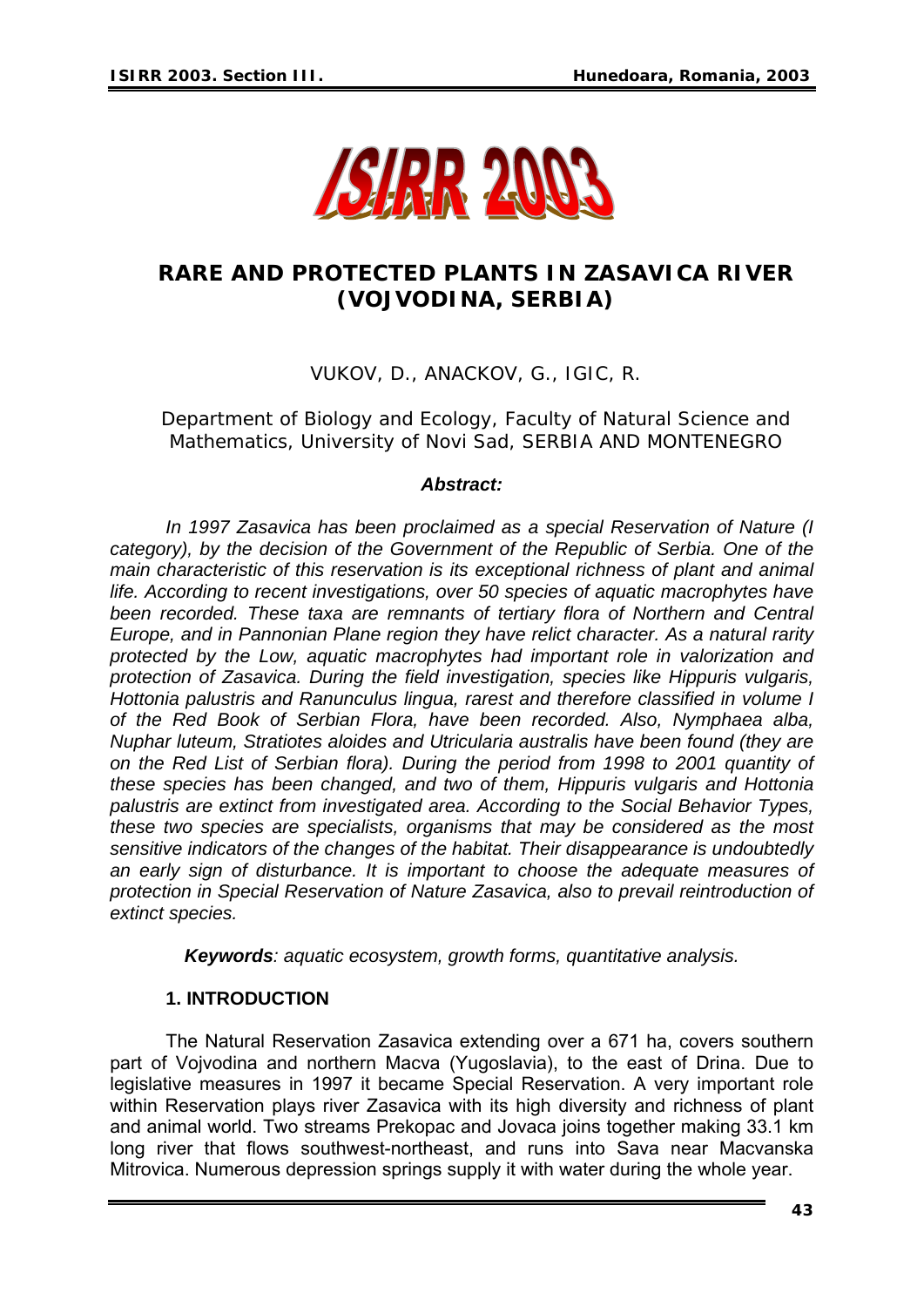#### **2. MATERIALS AND METHODS**

 The field work was performed in 1998-2001 period. Plant material was collected and preserved in the Herbarium of the Institute of Biology and Ecology, Novi Sad. Plant determination was done after Flora Europaea [17, 18], Hungarian flora [14] and Hínár határozó [4]. Social behavior types and relative ecological indicator values of recorded plant species are given according to BORHIDI [2]. Categorization of the endangerment degree is given by IUCN [15].

 Aquatic macrophyte vegetation was surveyed in stretches of variable length. In each survey stretch the Plant Mass Estimate [8] was assessed on a five - level scale (1=rare; 2=occasional; 3=frequent; 4=abundant; 5=very abundant). Species list contains: species name, author, species name abbreviation. Obtained data has been processed by standard methodology [6, 9, 12], adopted by Expert Group Macrophytes of the International Association for Danube Research (IAD).

 The PME data form the base for mathematical model with: Relative Plant Mass (RPM) for each species, Mean Mass Index (MMI) of an individual species with respect to the survey stretches where it occurs (MMO) and with regard to full length of the river reach investigated (MMT) and Distribution Ratio (d) of each species. These data sets and respective graphics are used for describing quantitative relationships of aquatic macrophyte vegetation.

## **3. RESULTS AND DISCUSSION**

 Aquatic macrophytes survey, conducted in 1998, resulted with 57 registered plant species, while in 2001, number of recorded species was 55 (tab. 1).

The Relative Plant Mass (RPM, fig. 1, fig. 2) describes in detail the dominance pattern of the plant species. In Zasavica River, dominant plant species is *Stratiotes aloides*, followed by *Typha angustifolia* and *Phragmites australis*.

The Mean Mass Indices (MMT, MMO, fig. 3, fig. 4) and the Distribution Ratio (d, fig. 5, fig. 6) show the distribution pattern of each species found in river. Aside of species *Hippuris vulgaris* and *Hottonia palustris*, which have been not recorded in Zasavica in 2001, there have been no noticeable changes in distribution pattern of rare and protected species in Zasavica river. Only *Stratiotes aloides* showed the tendencies of retreat, possibly by human impact (clearing the way for boats, by cutting the water plants).

Rare and protected species have specific significance in this protected area (tab. 1). *Acorus calamus* is a remnant of old culture on European continent. Its rhizome has been used in pharmaceutical and cosmetic industry. Due to the irrational exploitation it is almost extinct, it is on The Red List of Serbian Flora, and it is protected as a natural rarity. In Zasavica it is present with relatively large population, but limited on a rather small area (fig. 3, fig. 4).

In time period between 1998 and 2001, two very valuable plant species *Hippuris vulgaris* and *Hottonia palustris* has been disappeared from the investigated area. Both of them are in The Red Book of Serbian Flora [3, 19]. According to BORHIDI [2] they belong to the social behavior type named "Specialists". One of the main characteristics of these plants is their extreme sensitivity to environmental conditions, specially their changes. Disappearance of such species is an early sign of habitat disturbance, while their reappearance is a signal of the habitat revitalization.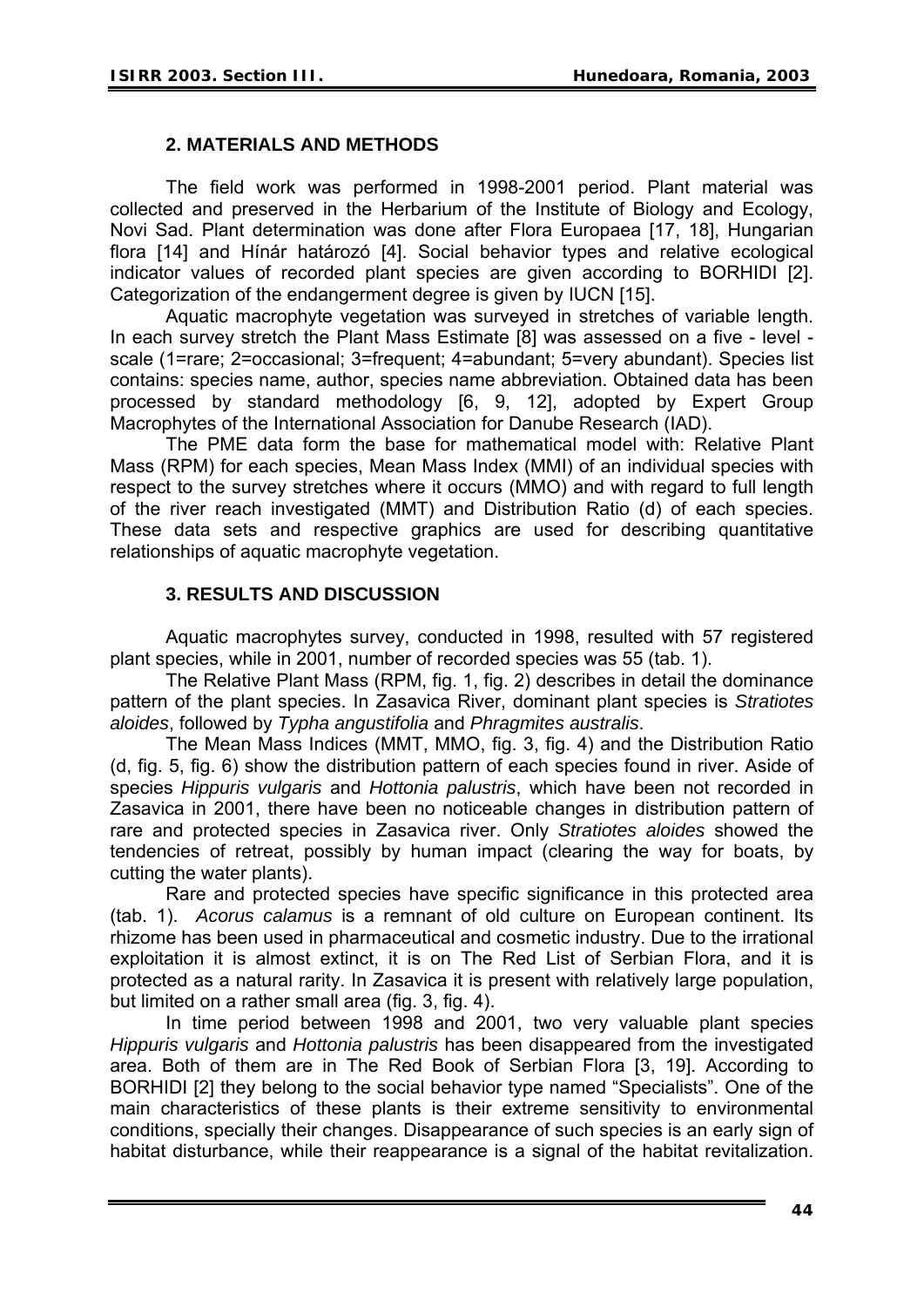In Zasavica, these species have been found only on locality Banovo Polje with very small populations.

|                   | <b>Species</b>                                                           | 1998 | 2001 | <b>Abbrevation</b>    |
|-------------------|--------------------------------------------------------------------------|------|------|-----------------------|
| $\mathbf 1$ .     | Acorus calamusL                                                          |      |      | Aco cal               |
| 2.                | Alisma plantago-aquatica L.                                              |      |      | Ali pla               |
| 3.                | Butomus umbellatusL.                                                     |      |      | But umb               |
| 4.                | Callitriche palustris L.                                                 |      |      | Cal pal               |
| 5.                | Carex pseudocyperus L.                                                   |      |      | Car pse               |
| 6.                | Carex vulpina L.                                                         |      |      | Car vul               |
| 7.                | Ceratophyllum demersum L.                                                |      |      | Cer dem               |
| 8.                | Ceratophyllum submersum L.                                               |      |      | Cer sub               |
| 9.                | Glyceria maxima (Hartman) Holomberg                                      |      |      | Gly max               |
| 10.               | Hippuris vulgaris L.                                                     |      |      | Hip vul               |
| 11.               | Hottonia palustris L.                                                    |      |      | Hot pal               |
| $\overline{12}$   | Hydrocharis morsus-ranae L                                               |      |      | Hyd mor               |
| 13.               | Iris pseudacorus L.                                                      |      |      | Iri pse               |
| 14.               | Juncus compressus Jacq                                                   |      |      | Jun com               |
| 15.               | Lemna gibba L.                                                           |      |      | Lem gib               |
| 16.               | Lemna minor L.                                                           |      |      | Lem min               |
| 17.               | Lemna trisulca L                                                         |      |      | Lem tri               |
| 18.               | Lycopus europaeus L.                                                     |      |      | Lyc eur               |
| 19.               | Lysimachia nummularia L.                                                 |      |      | Lys num               |
| 20.               | Lythrum salicaria                                                        |      |      | Lyt sal               |
| 21.               | Mentha aquatica L.                                                       |      |      | Men aqu               |
| 22.               | Myriophyllum spicatum L.                                                 |      |      | Myr spi               |
| 23.               | Myriophyllum verticillatum L.                                            |      |      | Myr ver               |
| 24.               | Najas marina L.                                                          |      |      | Naj mar               |
| 25.               | Najas minor All.                                                         |      |      | $\overline{N}$ aj min |
| 26.               | Nuphar lutea (L.) Sibth. & Sm.                                           |      |      | Nup lut               |
| 27.               | Nymphaea alba L.                                                         |      |      | Nym alb               |
| $\overline{28}$ . | Nymphoides peltata (S.G. Gmelin) O. Kuntze                               |      |      | Nym pel               |
| 29.               | Oenanthe aquatica (L.) Poiret in Lam.                                    |      |      | Oen aqu               |
| 30.               | Phragmites australis (Cav.) Trin. ex Stendei                             |      |      | Phr aus               |
| 31.               | Polygonum amphibium L.                                                   |      |      | Pol amp               |
| 32.               | Potamogeton acutifolius Link in Roemer et Schultes                       |      |      | Pot acu               |
| 33.               | Potamogeton crispus L.                                                   |      |      | Pot cri               |
| 34.               | Potamogeton lucens L.                                                    |      |      | Pot luc               |
| 35.               | Potamogeton pectinatus L.                                                |      |      | Pot pec               |
| 36.<br>37.        | Potamogeton pusillus L                                                   |      |      | Pot pus<br>Pot tri    |
| 38.               | Potamogeton trichoides Cham. & Schlecht.<br>Ranunculus circinatus Sibth. |      |      | Ran cir               |
| 39.               | Ranunculus lingua L                                                      |      |      | Ran lin               |
| 40.               | Riccia fluitans L                                                        |      |      | Ric flu               |
| 41.               | Rumex hydrolapathum L.                                                   |      |      | Rum hyd               |
| 42.               | Sagittaria sagittifolia L                                                |      |      | Sag sag               |
| 43.               | Salvinia natans (L.) All.                                                |      |      | Sal nat               |
| 44.               | Scirpus lacustris L.                                                     |      |      | Sch lac               |
| 45.               | Sium latifolium L.                                                       |      |      | Siu lat               |
| 46.               | Solanum dulcamara L.                                                     |      |      | Sol dul               |
| 47.               | Sparganium emersum Rehmann                                               |      |      | Spa eme               |
| 48.               | Sparganium erectum L.                                                    |      |      | Spa ere               |
| 49.               | Spirodella polyrhiza (L.) Schleiden                                      |      |      | Spi pol               |
| 50.               | Stratiotes aloides L.                                                    |      |      | Str alo               |
| 51.               | Typha angustifolia L.                                                    |      |      | Typ ang               |
| 52.               | Typha latifolia L.                                                       |      |      | Typ lat               |
| 53.               | Urtica kioviensis Rogow.                                                 |      |      | Urt kio               |
| 54.               | Utricularia australis R. Br.                                             |      |      | Utr kio               |
| 55.               | Utricularia vulgaris L.                                                  |      |      | Utr vul               |
| 56.               | Wolffia arrhiza (L.) Horkel ex Wimer                                     |      |      | Wol arr               |
| 57.               | Zannichelia palustris L.                                                 |      |      | Zan pal               |

*Tab. 1: Total species list of Zasavica River*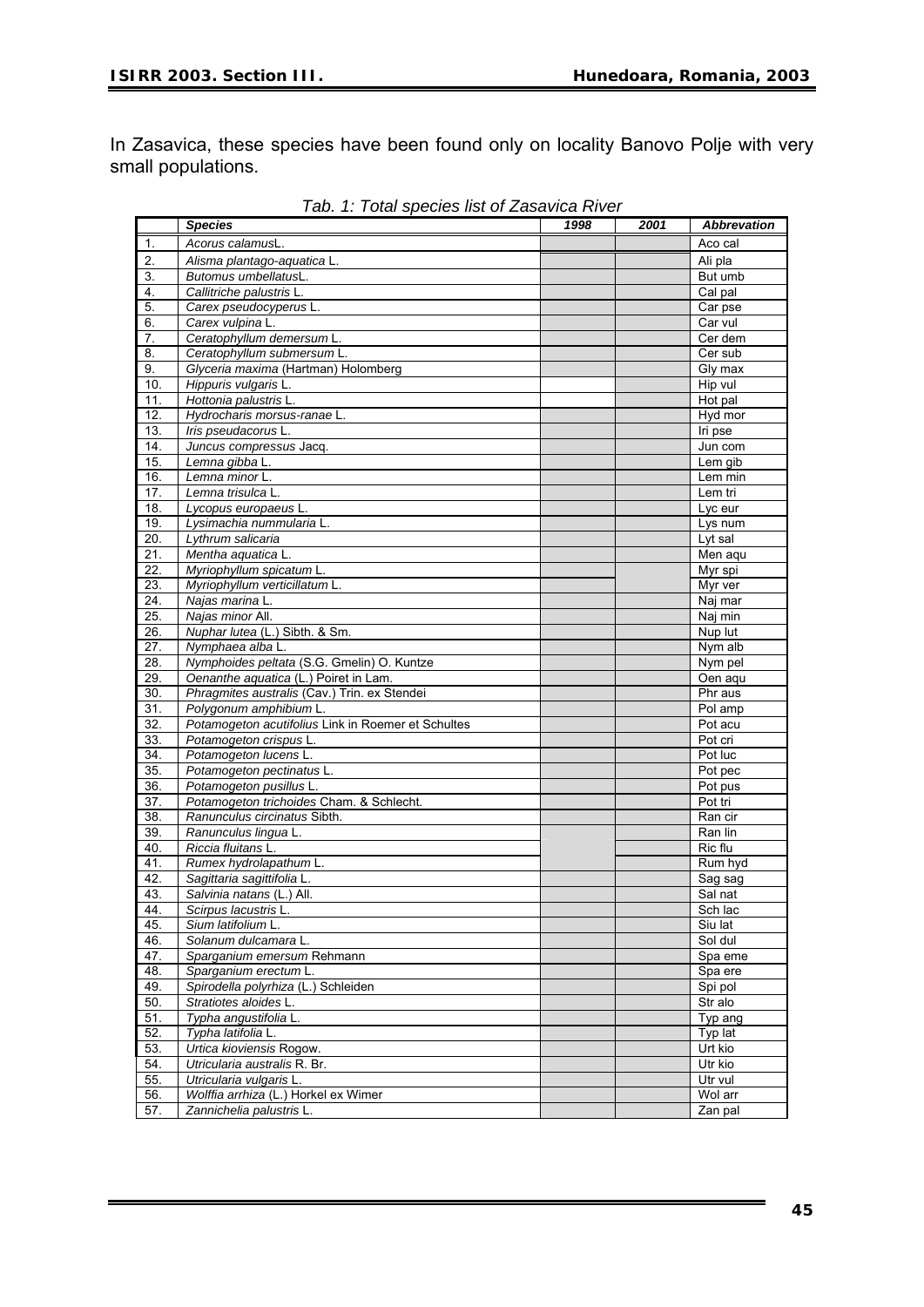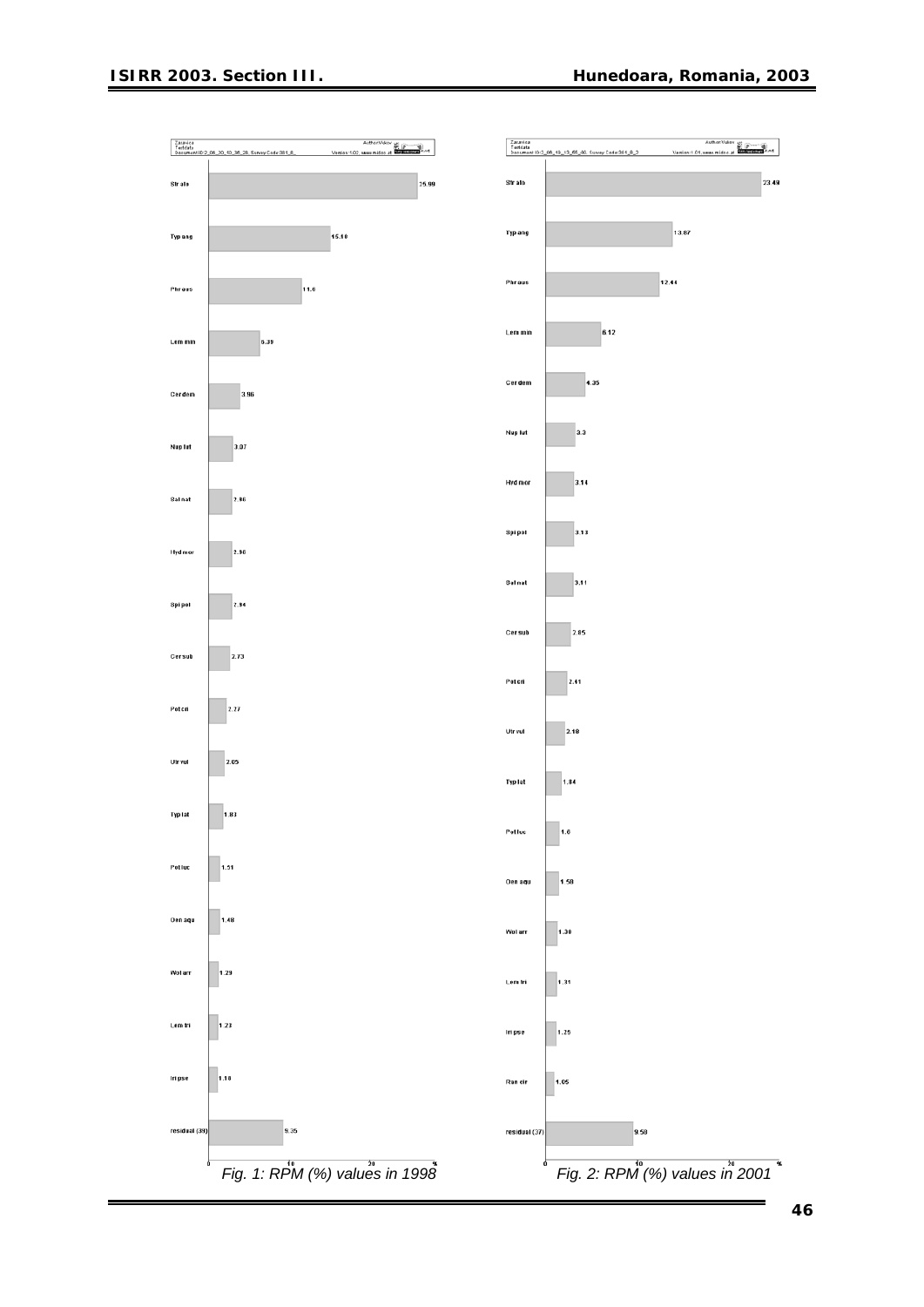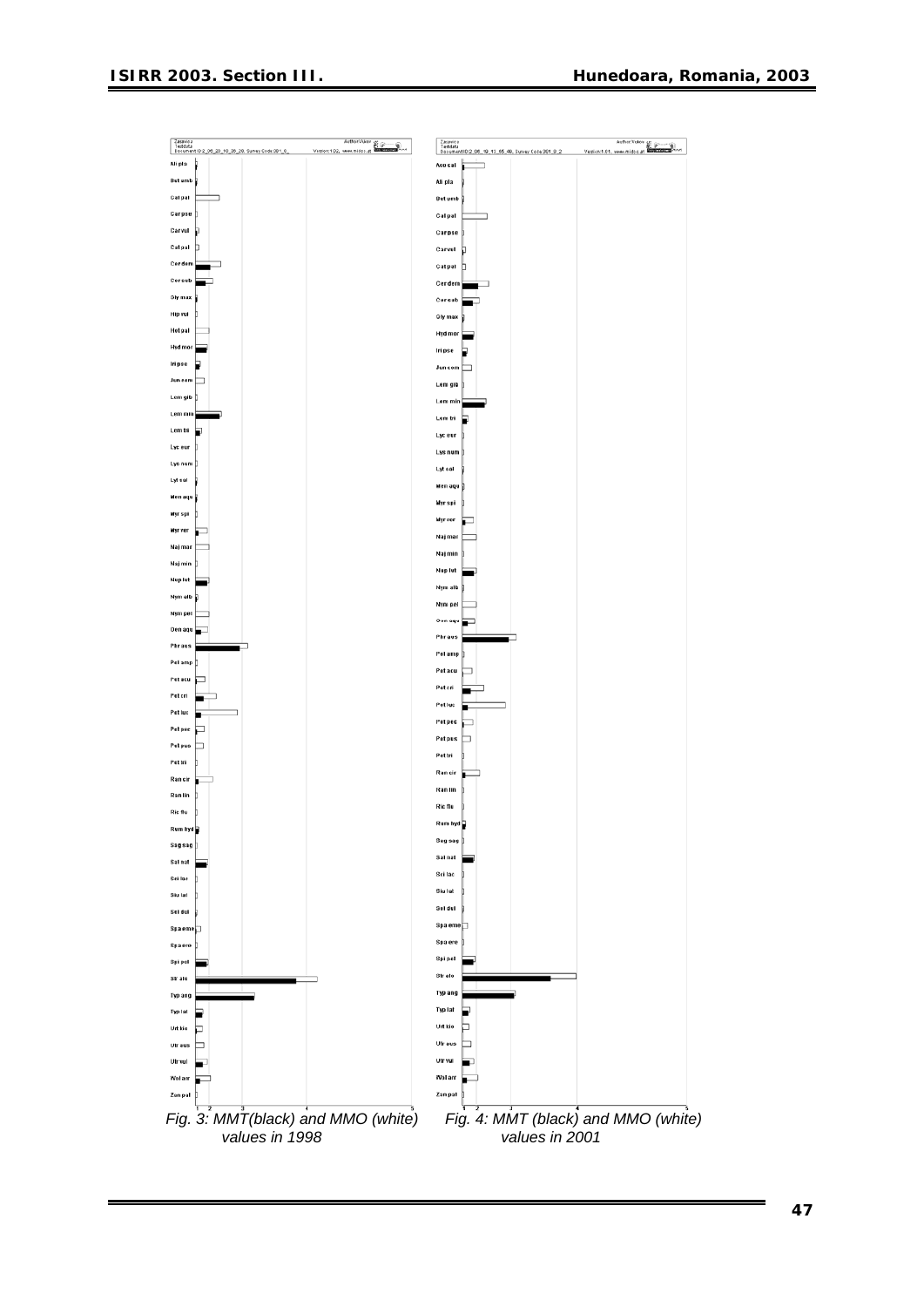

Anchored floating plants *Nuphar luteum* and *Nymphaea alba* could be considered as remnants of tertiary period of Northern and Central Europe, and in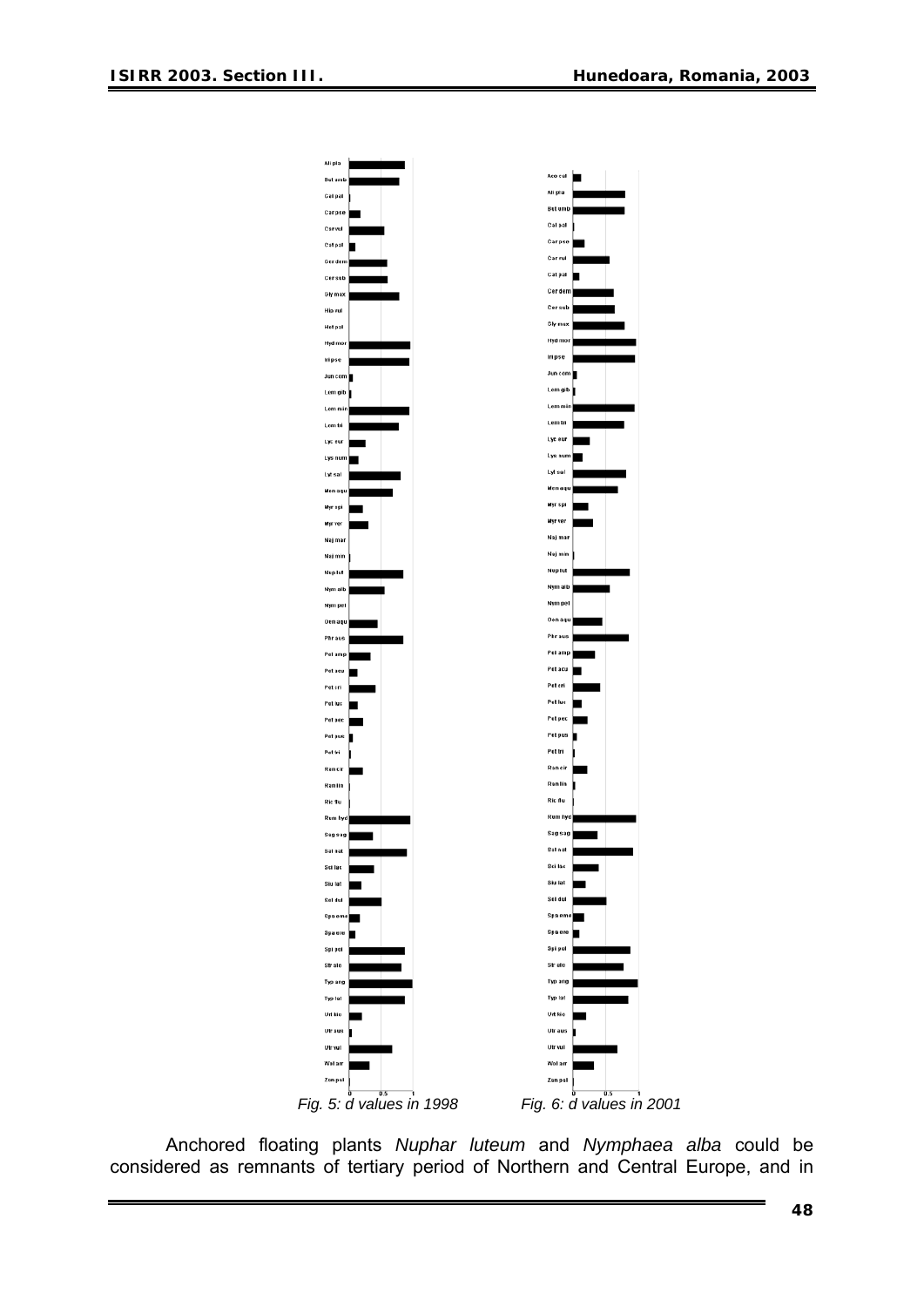Pannonian plane they have relict character. In Zasavica *Nuphar luteum* is more frequent and its populations are large. *Nymphoides peltata* could be considered as a rare species in investigated area.

Growing only on four localities in Serbia, European species *Ranunculus lingua* is in category of critically endangered species in the Red Book of Serbian Flora [16]. In Zasavica its distribution is limited only on two, rather small populations on locality Sumareva Cuprija.

Distribution of *Stratiotes aloides* is in Serbia limited only on the lowland area of Pannonian Plane. According to old records, it had been growing in rivers Mostonga and Jegricka [1], in Petrovaradinski Rit [10], and the newest data for Koviljski Rit is taken from the literature [20]. This plant is frequent in Obedska Bara [7, 5] it has been discovered in side arm of the upper part of the Danube River near Bezdan (VUKOV, oral information). In Zasavica it is dominant plant species, with very large populations, often covering large areas, and it is present almost in whole reach of the river.

*Urtica kioviensis* is relict species of the postglacial period. It has been recorded near Celarevo village on the Danube bank, in Koviljski Rit, Kovinski Rit, and in Obedska Bara near Kupinovo [11]. In Zasavica it was found near village Zasavica, on locality Vrbovac, Sumareva Cuprija, and in part of the river called Stari Tok.

*Utricularia australis* is very rare in flora of Vojvodina. It has been recorded in Obedska Bara [13]. In Zasavica it grows only on locality Valjevac.

#### **4. ACKNOWLEDGEMENTS**

 Investigations have been supported by the Austrian Government, through the MIDCC Project.

## **5. REFERENCES**

- 1. ATANACKOVIC, N. (1958): Prilog flori Backe. Zbornik Matice Srpske, serija za prirodne nauke, 14: 143-149 pp.
- 2. BORHIDI, A. (1993): Social behaviour types of the Hungarian flora, its naturalness and relativ ecological indicator values. Környezetvédelmi és területfejlesztési Minisztérium és a Janus Pannonius Tudományegytem kiadványa, Pécs.
- 3. BUTORAC, B. (1999): *Hottonia palustris.* In: Stevanovic, V. (ed.): Crvena knjiga flore Srbije I (iscezli i krajnje ugrozeni taksoni). Ministarstvo za zastitu sredine Republike Srbije, Bioloski fakultet u Beogradu, Zavod za zastitu prirode Srbije, Beograd.
- 4. FELFÖLDY, L. (1990): Hínár határozó. Vízügyi hidrobiológia, 18. kötet. Környezetvédelmi és területfejlesztési Minisztérium, Budapest, 1-144 pp.
- 5. GAJIC, M., KARADZIC, D. (1991): Flora ravnog Srema sa posebnim osvrtom na Obedsku Baru. Sumarski fakultet Beograd i Sumsko gazdinstvo Sremska Mitrovica, Beograd.
- 6. JANAUER, G. A., Zoufal, R., Christoff-Dirry, P., Englmaier, P. (1993): Neue Aspekte der Charakterisierung und vergleichenden Beurteilung der Gewässervegetation. Ber. Inst. Landschaft-Pflanzenökologie, Univ. Hohenheim, 2: 59-70 pp.
- 7. JANKOVIC, M. (1974): Vodena i mocvarna vegetacija Obedske Bare. Zbornik radova Republickog zavoda za zastitu prirode, SANU, knj. 1, br. 4: 1-81 pp.
- 8. KOHLER, A. (1978): Methoden der Kartierung von Flora und Vegetation von Süßwasserbiotopen. Landschaft+Stadt 10: 23-85 pp.
- 9. KOHLER, G. A., JANAUER, G. A. (1995): Zur Methodik der Unterschung von aquatischen Makrophyten in Fließgewassern. p. 1-22. In: Steinberg, Ch., Bernhardt,